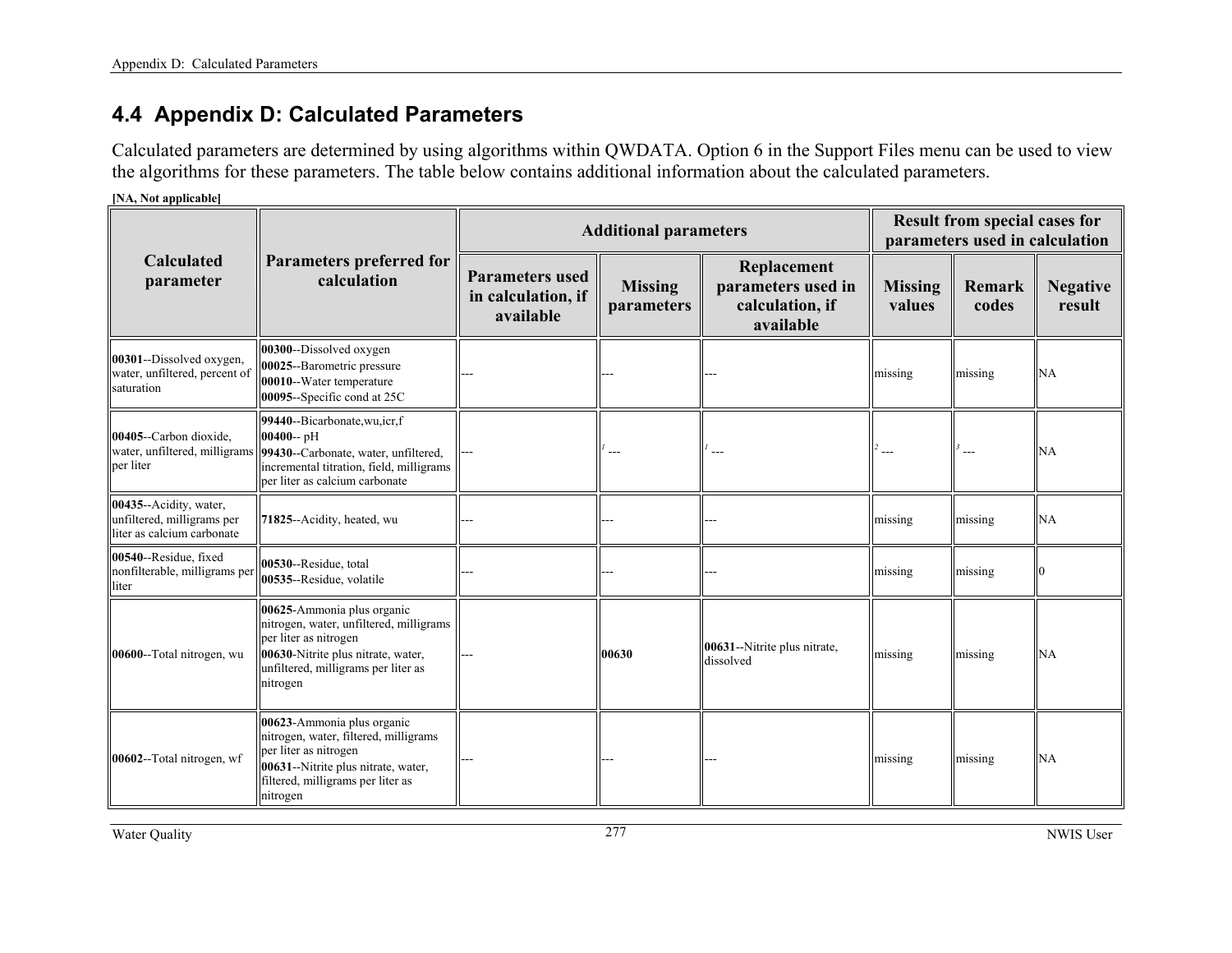| Calculated<br>parameter                                                                    | Parameters preferred for<br>calculation                                                                                                                                                               | <b>Parameters used</b><br>in calculation, if<br>available | <b>Missing</b><br>parameters | <b>Replacement parameters</b><br>used in calculation, if<br>available | <b>Missing</b><br>values | Remark<br>codes | <b>Negative</b><br>result                          |
|--------------------------------------------------------------------------------------------|-------------------------------------------------------------------------------------------------------------------------------------------------------------------------------------------------------|-----------------------------------------------------------|------------------------------|-----------------------------------------------------------------------|--------------------------|-----------------|----------------------------------------------------|
| 00605--Organic nitrogen, water,<br>unfiltered, milligrams per liter                        | 00625--Ammonia plus organic<br>nitrogen, water, unfiltered, milligrams<br>per liter as nitrogen<br>00610--Ammonia, water, unfiltered,<br>milligrams per liter as nitrogen                             |                                                           | 00610                        | 00608--Ammonia, water, filtered,<br>milligrams per liter as nitrogen  | missing                  | missing         | missing                                            |
| 00607--Organic nitrogen, water,<br>filtered, milligrams per liter                          | 00623--Ammonia plus organic<br>nitrogen, water, filtered, milligrams<br>per liter as nitrogen<br>00608--Ammonia, water, filtered,<br>milligrams per liter as nitrogen                                 |                                                           |                              |                                                                       | missing                  | missing         | missing                                            |
| 00618--Nitrate, water, filtered,<br>milligrams per liter as nitrogen                       | 00631--Nitrite plus nitrate, water,<br>filtered, milligrams per liter as<br>nitrogen<br>00613--Nitrite, water, filtered,<br>milligrams per liter as nitrogen                                          |                                                           |                              |                                                                       | missing                  | missing         | missing                                            |
| 00620--Nitrate, water,<br>unfiltered, milligrams per liter as<br>nitrogen                  | 00630--Nitrite plus nitrate, water,<br>unfiltered, milligrams per liter as<br>nitrogen<br>00615--Nitrite, water, unfiltered,<br>milligrams per liter as nitrogen                                      |                                                           |                              |                                                                       | missing                  | missing         | missing                                            |
| 00621--Nitrate, bed sediment,<br>total, dry weight, milligrams per<br>kilogram as nitrogen | 00633--Nitrite plus nitrate, bed<br>sediment, total, dry weight,<br>milligrams per kilogram as nitrogen<br>00616--Nitrite, bed sediment, total,<br>dry weight, milligrams per kilogram<br>as nitrogen |                                                           |                              |                                                                       | missing                  | missing         | missing                                            |
| 00650--Phosphate, water,<br>unfiltered, milligrams per liter                               | 70507--Orthophosphate, water,<br>unfiltered, milligrams per liter as<br>phosphorus                                                                                                                    |                                                           |                              |                                                                       | missing                  | missing         | Negative results<br>not likely                     |
| 00660--Orthophosphate, water,<br>filtered, milligrams per liter                            | 00671--Orthophosphate, water,<br>filtered, milligrams per liter as<br>phosphorus                                                                                                                      |                                                           |                              |                                                                       | missing                  | missing         | Negative results<br>not likely                     |
| 00669--Hydrolyzable<br>phosphorus, water, unfiltered,<br>milligrams per liter              | 00678--Hydrolyzable phosphorus plus<br>orthophosphate, water, unfiltered,<br>milligrams per liter as phosphorus<br>70507--Orthophosphate, water,<br>unfiltered, milligrams per liter as<br>phosphorus |                                                           |                              |                                                                       | missing                  | missing         | If result is<br>negative, the final<br>result is 0 |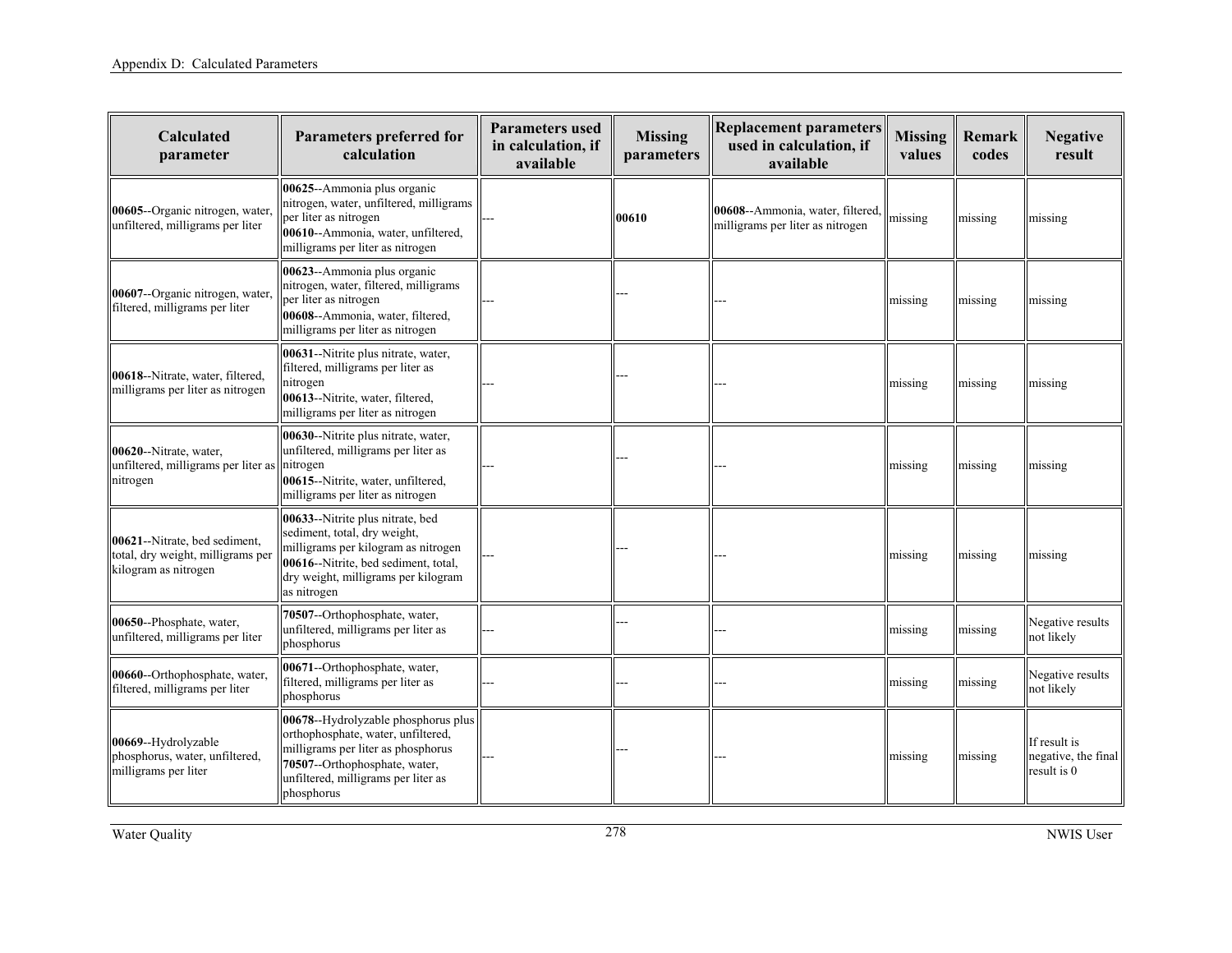| Calculated<br>parameter                                                               | Parameters preferred for<br>calculation                                                                                                                                                              | <b>Parameters used</b><br>in calculation, if<br>available                                                                     | <b>Missing</b><br>parameters | Replacement<br>parameters used in<br>calculation, if<br>available                                                                                                      | <b>Missing</b><br>values                                   | <b>Remark codes</b>                                                      | <b>Negative</b><br>result        |
|---------------------------------------------------------------------------------------|------------------------------------------------------------------------------------------------------------------------------------------------------------------------------------------------------|-------------------------------------------------------------------------------------------------------------------------------|------------------------------|------------------------------------------------------------------------------------------------------------------------------------------------------------------------|------------------------------------------------------------|--------------------------------------------------------------------------|----------------------------------|
| 00670--Organic phosphorus.<br>water, unfiltered, milligrams<br>per liter              | 00665--Phosphorus, water,<br>unfiltered, milligrams per liter<br>00678--Hydrolyzable phosphorus<br>plus orthophosphate, water,<br>unfiltered, milligrams per liter as<br>phosphorus                  |                                                                                                                               | 00678                        | 70507--Orthophosphate,<br>water, unfiltered, milligrams<br>per liter as phosphorus<br>00669--Hydrolyzable<br>phosphorus, water,<br>unfiltered, milligrams per<br>liter | missing                                                    | missing                                                                  | missing                          |
| 00672--Hydrolyzable<br>phosphorus, water, filtered,<br>milligrams per liter           | 00677--Hydrolyzable phosphorus<br>plus orthophosphate, water,<br>filtered, milligrams per liter as<br>phosphorus<br>00671--Orthophosphate, water,<br>filtered, milligrams per liter as<br>phosphorus |                                                                                                                               |                              |                                                                                                                                                                        | missing                                                    | missing                                                                  | missing                          |
| 00673--Organic phosphorus,<br>water, filtered, milligrams per<br>liter                | 00666--Phosphorus, water, filtered,<br>milligrams per liter<br>00677--Hydrolyzable phosphorus<br>plus orthophosphate, water,<br>filtered, milligrams per liter as<br>phosphorus                      |                                                                                                                               | 00677                        | 00672--Hydrolyzable<br>phosphorus, water, filtered,<br>milligrams per liter<br>00671--Orthophosphate,<br>water, filtered, milligrams<br>per liter as phosphorus        | missing                                                    | missing                                                                  | missing                          |
| 00687--Organic carbon, bed<br>sediment, total, dry weight,<br>grams per kilogram      | 00693--Carbon (inorganic plus<br>organic), bed sediment, total, dry<br>weight, grams per kilogram<br>00686--Inorganic carbon, bed<br>sediment, total, dry weight, grams<br>per kilogram              |                                                                                                                               |                              |                                                                                                                                                                        | missing                                                    | missing                                                                  | missing                          |
| 00690--Carbon (inorganic plus<br>organic), water, unfiltered,<br>milligrams per liter | 00685--Inorganic carbon, water,<br>unfiltered, milligrams per liter<br>00680--Organic carbon, water,<br>unfiltered, milligrams per liter                                                             |                                                                                                                               |                              |                                                                                                                                                                        | missing                                                    | missing                                                                  | NA                               |
| 00900--Hardness, water,<br>unfiltered, milligrams per liter<br>as calcium carbonate   | 00915--Calcium, water, filtered,<br>milligrams per liter<br>00925-- Magnesium, water,<br>filtered, milligrams per liter                                                                              | 01005-- Barium, water,<br>filtered, micrograms<br>per liter<br>01080-- Strontium.<br>water, filtered,<br>micrograms per liter |                              |                                                                                                                                                                        | If 00915 or 00925<br>are missing, the<br>result is missing | If 00915 or 00925<br>have a remarked<br>result, the result is<br>missing | Negative<br>result not<br>likely |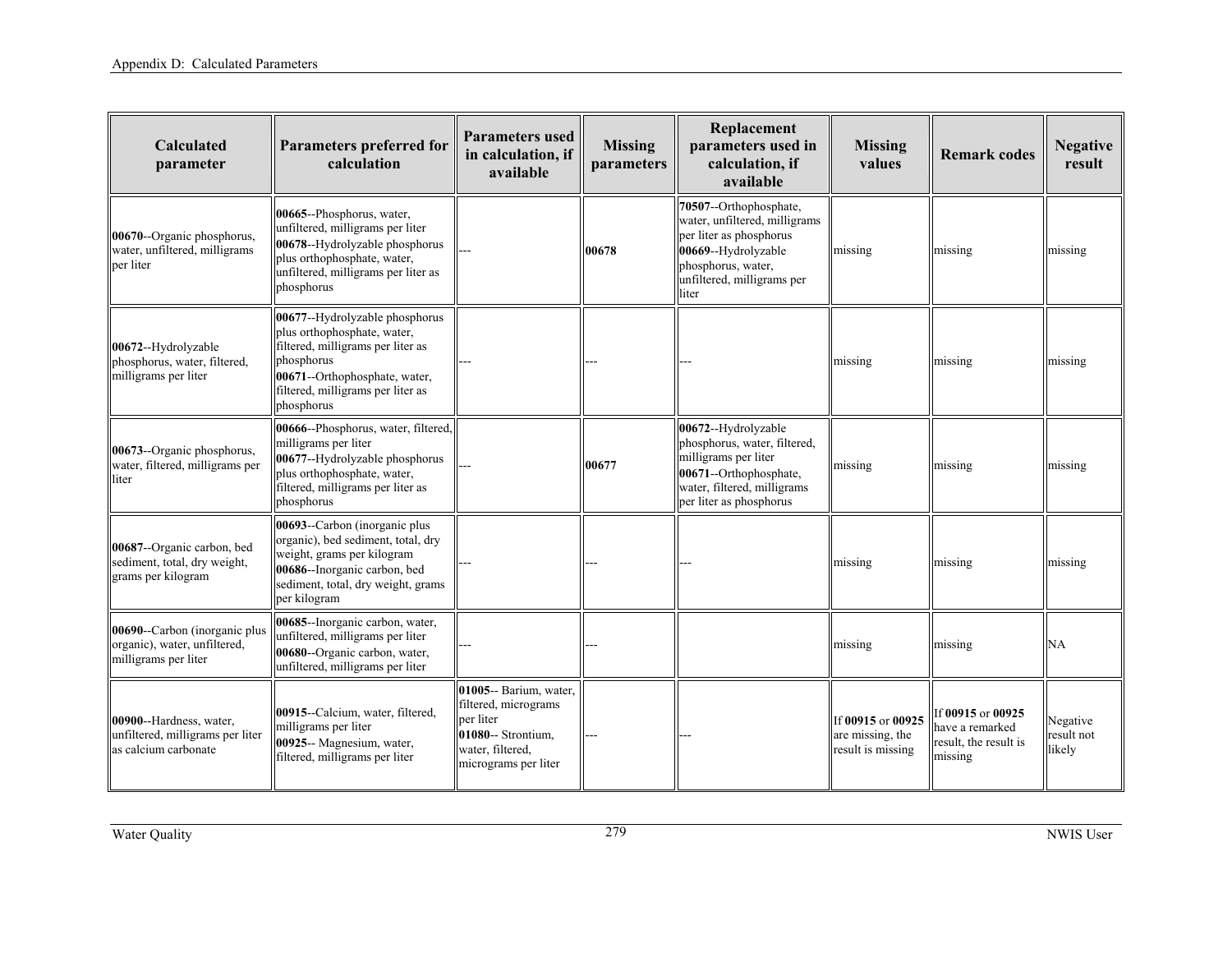| Calculated<br>parameter                                                                                     | <b>Parameters preferred for</b><br>calculation                                                                                                                                                                                                                | <b>Parameters used</b><br>in calculation, if<br>available | <b>Missing</b><br>parameters | Replacement<br>parameters used in<br>calculation, if<br>available | <b>Missing</b><br>values | <b>Remark codes</b> | <b>Negative</b><br>result |
|-------------------------------------------------------------------------------------------------------------|---------------------------------------------------------------------------------------------------------------------------------------------------------------------------------------------------------------------------------------------------------------|-----------------------------------------------------------|------------------------------|-------------------------------------------------------------------|--------------------------|---------------------|---------------------------|
| 00902-- Noncarbonate<br>hardness, water, unfiltered,<br>field, milligrams per liter as<br>calcium carbonate | 00916-- Calcium, water, unfiltered,<br>recoverable, milligrams per liter<br>00927-- Magnesium, water,<br>unfiltered, recoverable, milligrams<br>per liter<br>00450-- Bicarbonate, water,<br>unfiltered, incremental titration,<br>field, milligrams per liter |                                                           |                              |                                                                   |                          |                     | <b>NA</b>                 |
| 00903--Noncarbonate<br>hardness, water, unfiltered, lab.<br>milligrams per liter as calcium<br>carbonate    | 00916-Calcium, water, unfiltered,<br>recoverable, milligrams per liter<br>00927-Magnesium, water,<br>unfiltered, recoverable, milligrams<br>per liter<br>00449-Bicarbonate, water,<br>unfiltered, incremental titration,<br>laboratory, milligrams per liter  |                                                           |                              |                                                                   |                          |                     | <b>NA</b>                 |
| 00904-Noncarbonate hardness,<br>water, filtered, field,<br>milligrams per liter as calcium<br>carbonate     | 00915-Calcium, water, filtered,<br>milligrams per liter<br>00925-Magnesium, water, filtered,<br>milligrams per liter<br>00453-Bicarbonate, water, filtered,<br>incremental titration, field,<br>milligrams per liter                                          |                                                           | $10$ ---                     | $^{10}$<br>$\_$                                                   |                          | $12$ ___            | <b>NA</b>                 |
| 00905-Noncarbonate hardness.<br>water, filtered, lab, milligrams<br>per liter as calcium carbonate          | 00915-Calcium, water, filtered,<br>milligrams per liter<br>00925-Magnesium, water, filtered,<br>milligrams per liter<br>29806-Bicarbonate, water, filtered,<br>incremental titration, laboratory,<br>milligrams per liter                                     | 13                                                        |                              | $13$ $\overline{\phantom{0}}$                                     |                          | 15                  | <b>NA</b>                 |
| 00931-Sodium adsorption<br>ratio, water, number                                                             | 00930-Sodium, water, filtered,<br>milligrams per liter<br>00915-Calcium, water, filtered,<br>milligrams per liter<br>00925-Magnesium, water, filtered,<br>milligrams per liter                                                                                |                                                           |                              |                                                                   | missing                  | missing             | <b>NA</b>                 |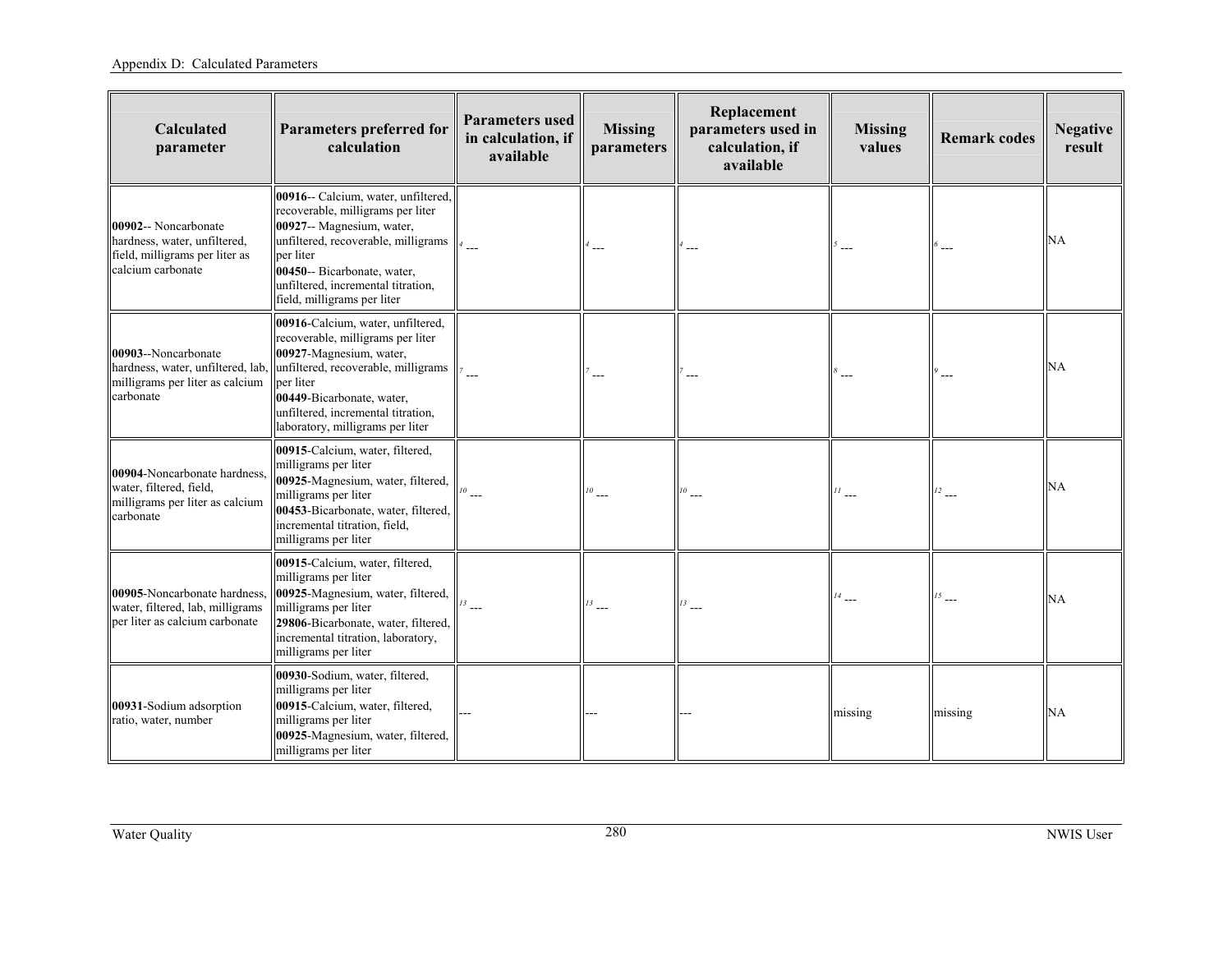| Calculated<br>parameter                                                         | Parameters preferred for<br>calculation                                                                                                                                                                                                                                                                                                                                                                                                                            | Parameters used in<br>calculation, if<br>available | <b>Missing</b><br>parameters | <b>Replacement parameters</b><br>used in calculation, if<br>available | <b>Missing</b><br>values | Remark<br>codes | <b>Negative</b><br>result |
|---------------------------------------------------------------------------------|--------------------------------------------------------------------------------------------------------------------------------------------------------------------------------------------------------------------------------------------------------------------------------------------------------------------------------------------------------------------------------------------------------------------------------------------------------------------|----------------------------------------------------|------------------------------|-----------------------------------------------------------------------|--------------------------|-----------------|---------------------------|
| 00932-Sodium, water, percent<br>in equivalents of major cations                 | 00930-Sodium, water, filtered,<br>milligrams per liter<br>00915-Calcium, water, filtered,<br>milligrams per liter<br>00925-Magnesium, water, filtered,<br>milligrams per liter<br>00935-Potassium, water, filtered,<br>milligrams per liter                                                                                                                                                                                                                        |                                                    |                              |                                                                       | missing                  | missing         | NA                        |
| 30207-Gage height, above<br>datum, meters                                       | 00065-Gage height, feet                                                                                                                                                                                                                                                                                                                                                                                                                                            |                                                    |                              |                                                                       | missing                  | missing         | NA                        |
| 30208-Discharge, cubic meters<br>per second                                     | 00060-Discharge, cubic feet per<br>second                                                                                                                                                                                                                                                                                                                                                                                                                          |                                                    |                              |                                                                       | missing                  | missing         | <b>NA</b>                 |
| 30209-Discharge,<br>instantaneous, cubic meters per<br>second                   | 00061-Discharge, instantaneous,<br>cubic feet per second                                                                                                                                                                                                                                                                                                                                                                                                           |                                                    |                              |                                                                       | missing                  | missing         | NA                        |
| 30210-Depth to water level,<br>below land surface datum<br>(LSD), meters        | 72019-Depth to water level, feet<br>below land surface                                                                                                                                                                                                                                                                                                                                                                                                             |                                                    |                              |                                                                       | missing                  | missing         | NA                        |
| 30211-Elevation above NGVD<br>1929, meters                                      | 72020-Elevation above NGVD<br>1929, feet                                                                                                                                                                                                                                                                                                                                                                                                                           |                                                    |                              |                                                                       | missing                  | missing         | NA                        |
| 49954-Biomass, periphyton, ash<br>free dry mass, grams per square<br>meter      | 00573-Biomass, periphyton, dry<br>weight, grams per square meter<br>00572-Biomass, periphyton, ash<br>weight, grams per square meter                                                                                                                                                                                                                                                                                                                               |                                                    |                              |                                                                       | missing                  | missing         | missing                   |
| 70301-Residue, water, filtered,<br>sum of constituents, milligrams<br>per liter | 00453-Bicarbonate, water, filtered,<br>incremental titration, field,<br>milligrams per liter<br>00915-Calcium, water, filtered,<br>milligrams per liter<br>00925-Magnesium, water, filtered,<br>milligrams per liter<br>00930-Sodium, water, filtered,<br>milligrams per liter<br>00940-Chloride, water, filtered,<br>milligrams per liter<br>00945-Sulfate, water, filtered,<br>milligrams per liter<br>00935-Potassium, water, filtered,<br>milligrams per liter | $16$ ---                                           | $^{16}$ $\ldots$             | $16$ $-$                                                              | $^{17}$ $\ldots$         | $\overline{a}$  | NA                        |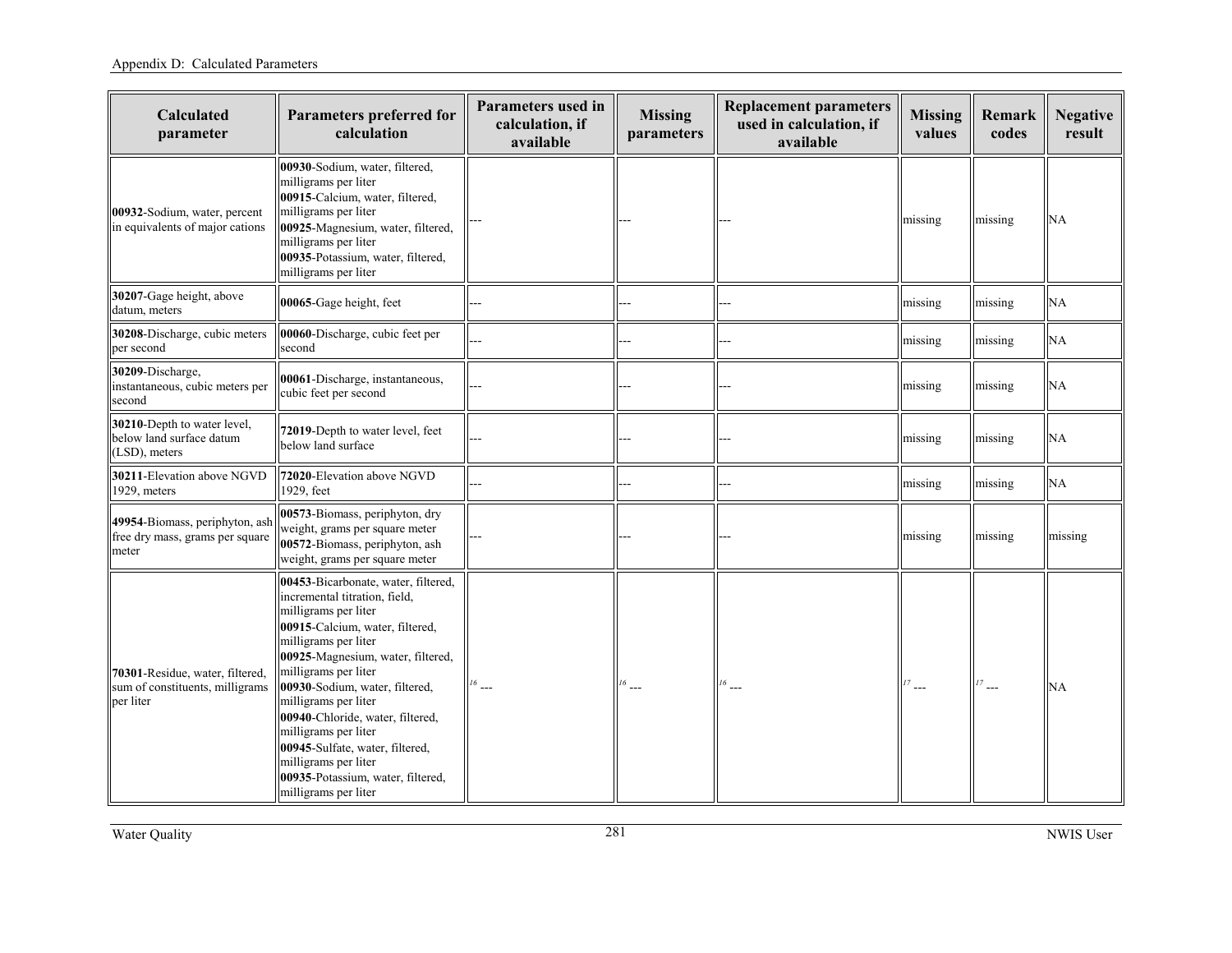| Calculated<br>parameter                                           | <b>Parameters preferred for</b><br>calculation                                                                                                                                                                                                     | <b>Parameters</b><br>used in<br>calculation, if<br>available | <b>Missing</b><br>parameters | Replacement<br>parameters used in<br>calculation, if<br>available                                                               | <b>Missing values</b>                                                             | <b>Remark codes</b>                                                                        | <b>Negative</b><br>result |
|-------------------------------------------------------------------|----------------------------------------------------------------------------------------------------------------------------------------------------------------------------------------------------------------------------------------------------|--------------------------------------------------------------|------------------------------|---------------------------------------------------------------------------------------------------------------------------------|-----------------------------------------------------------------------------------|--------------------------------------------------------------------------------------------|---------------------------|
| 70302-Residue, water, filtered, tons<br>per day                   | 70300-Residue on evaporation, dried<br>at 180 degrees Celsius, water, filtered,<br>milligrams per liter<br>00061--Discharge, instantaneous,<br>cubic feet per second                                                                               |                                                              | 70300<br>00061               | 70301-Residue, water,<br>filtered, sum of<br>constituents, milligrams<br>per liter<br>00060-Discharge, cubic<br>feet per second | If 70300 and 70301 or<br>00061 and 00060 are<br>missing, the result is<br>missing | If 70300 and<br>70301 or 00061<br>and 00060 have<br>remark codes, the<br>result is missing | <b>NA</b>                 |
| 70303-Residue, water, filtered, tons<br>per acre-foot             | 70300-Residue on evaporation, dried<br>at 180 degrees Celsius, water, filtered,<br>milligrams per liter                                                                                                                                            |                                                              | 70300                        | 70301 (see above)-<br>Residue, water, filtered,<br>sum of constituents.<br>milligrams per liter                                 | If 70300 and 70301 are<br>missing, the result is<br>missing                       | If 70300 and<br><b>70301</b> have<br>remark values, the<br>result is missing               | NA                        |
| 70949-Biomass-chlorophyll ratio,<br>plankton                      | 81354- Biomass, plankton, dry<br>weight, milligrams per liter<br>81353- Biomass, plankton, ash<br>weight, milligrams per liter<br>70953- Chlorophyll a, phytoplankton,<br>chromatographic-fluorometric<br>method, micrograms per liter             |                                                              |                              |                                                                                                                                 | missing                                                                           | missing                                                                                    | missing                   |
| 70950- Biomass/chlorophyll ratio,<br>periphyton, number           | 00573- Biomass, periphyton, dry<br>weight, grams per square meter<br>00572- Biomass, periphyton, ash<br>weight, grams per square meter<br>70957- Chlorophyll a, periphyton,<br>chromatographic-fluorometric<br>method, milligrams per square meter |                                                              |                              |                                                                                                                                 | missing                                                                           | missing                                                                                    | missing                   |
| 71845- Ammonia, water, unfiltered,<br>milligrams per liter as NH4 | 00610--- Ammonia, water, unfiltered,<br>milligrams per liter as nitrogen                                                                                                                                                                           |                                                              |                              |                                                                                                                                 | missing                                                                           | missing                                                                                    | NA                        |
| 71846- Ammonia, water, filtered,<br>milligrams per liter as NH4   | 00608-- Ammonia, water, filtered,<br>milligrams per liter as nitrogen                                                                                                                                                                              |                                                              |                              |                                                                                                                                 | missing                                                                           | missing                                                                                    | <b>NA</b>                 |
| 71851- Nitrate, water, filtered,<br>milligrams per liter          | 00631-- Nitrite plus nitrate, water,<br>filtered, milligrams per liter as<br>nitrogen<br>00613-- Nitrite, water, filtered,<br>milligrams per liter as nitrogen                                                                                     |                                                              |                              |                                                                                                                                 | missing                                                                           | missing                                                                                    |                           |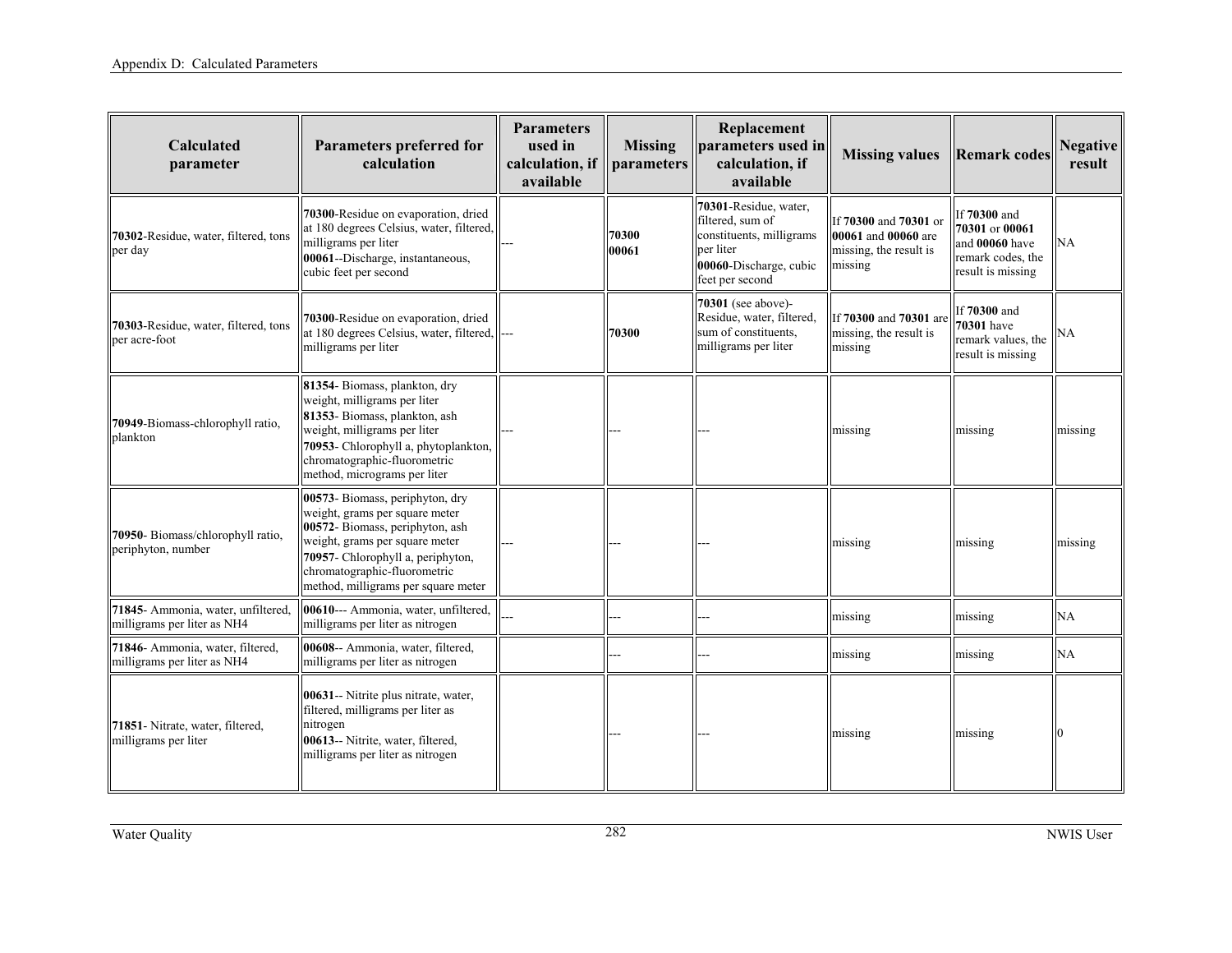| <b>Calculated</b><br>parameter                                                                                                                                           | <b>Parameters preferred for</b><br>calculation                                                                                                                                                                                                                                                                                                                  | <b>Parameters</b><br>used in<br>calculation, if<br>available | <b>Missing</b><br>parameters | Replacement<br>parameters used in<br>calculation, if<br>available | <b>Missing values</b>                                                                 | <b>Remark codes</b>                                         | <b>Negative</b><br>result |
|--------------------------------------------------------------------------------------------------------------------------------------------------------------------------|-----------------------------------------------------------------------------------------------------------------------------------------------------------------------------------------------------------------------------------------------------------------------------------------------------------------------------------------------------------------|--------------------------------------------------------------|------------------------------|-------------------------------------------------------------------|---------------------------------------------------------------------------------------|-------------------------------------------------------------|---------------------------|
| 71856-Nitrite, water, filtered,<br>milligrams per liter                                                                                                                  | 00613--Nitrite, water, filtered,<br>milligrams per liter as nitrogen                                                                                                                                                                                                                                                                                            |                                                              |                              |                                                                   | missing                                                                               | missing                                                     | NA                        |
| 71887-Total nitrogen, water,<br>unfiltered, milligrams per liter as<br>nitrate                                                                                           | 00625---Ammonia plus organic<br>nitrogen, water, unfiltered, milligrams<br>per liter as nitrogen<br>00630--Nitrite plus nitrate, water,<br>unfiltered, milligrams per liter as<br>nitrogen                                                                                                                                                                      |                                                              |                              |                                                                   | missing                                                                               | missing                                                     | <b>NA</b>                 |
| 80155-Suspended sediment load,<br>tons per day                                                                                                                           | 80154-Suspended sediment<br>concentration, milligrams per liter<br>00061-Discharge, instantaneous,<br>cubic feet per second                                                                                                                                                                                                                                     |                                                              | 00061                        | 00060-Discharge, cubic<br>feet per second                         | missing                                                                               | missing                                                     | NA                        |
| 80156-Total sediment load, tons per<br>day                                                                                                                               | 80180-Total sediment concentration,<br>milligrams per liter<br>00061-Discharge, instantaneous,<br>cubic feet per second                                                                                                                                                                                                                                         |                                                              | 00061                        | 00060-Discharge, cubic<br>feet per second                         | missing                                                                               | missing                                                     | NA                        |
| 90851-- Trihalomethanes, water,<br>unfiltered, calculated, micrograms<br>per liter                                                                                       | 32106--Trichloromethane, water,<br>unfiltered, recoverable, micrograms<br>per liter<br>32105--Dibromochloromethane,<br>water, unfiltered, recoverable,<br>micrograms per liter<br>32101--Bromodichloromethane,<br>water, unfiltered, recoverable,<br>micrograms per liter<br>32104--Tribromomethane, water,<br>unfiltered, recoverable, micrograms<br>per liter |                                                              |                              |                                                                   | If 32106, 32105.<br>32101, and 32104 are<br>missing the result is 0                   | If any parameter<br>has a remark code,<br>it is not used    | <b>INA</b>                |
| 90852--DDT plus degradates, bed<br>sediment smaller than 2 millimeters,<br>wet seived (native water).<br>recoverable, calculated, dry weight,<br>micrograms per kilogram | 49325--o,p'-DDD, bed sediment<br>smaller than 2 millimeters, wet sieved<br>(native water), field, recoverable, dry<br>weight, micrograms per kilogram<br>49326--p,p'-DDD, bed sediment<br>smaller than 2 millimeters, wet sieved<br>(native water), field, recoverable, dry<br>weight, micrograms per kilogram                                                  |                                                              |                              |                                                                   | If 49325, 49326,<br>49327, 49329, 49330,<br>and 49328 are missing,<br>the result is 0 | If any parameter<br>has a remark code. NA<br>it is not used |                           |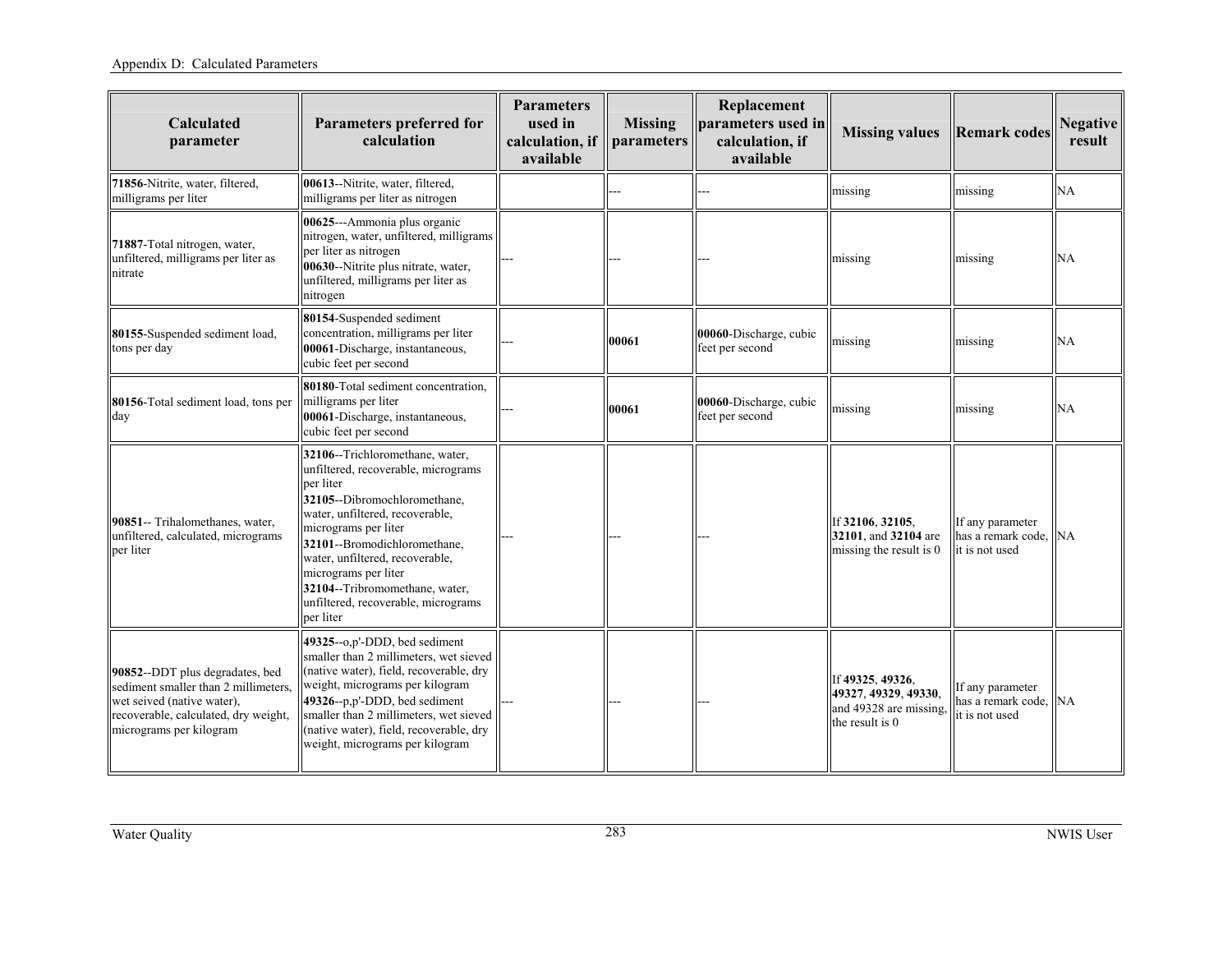| Calculated<br>parameter                                                                                                                                                               | <b>Parameters preferred for</b><br>calculation                                                                                                                                                                                                                                                                                                                                                                                                                                                                                                                                                                                                                                                                                                                                                                                      | <b>Parameters</b><br>used in<br>calculation, if<br>available | <b>Missing</b><br>parameters | Replacement<br>parameters used in<br>calculation, if<br>available | <b>Missing values</b>                                                                    | Remark<br>codes                                             | <b>Negative</b><br>result |
|---------------------------------------------------------------------------------------------------------------------------------------------------------------------------------------|-------------------------------------------------------------------------------------------------------------------------------------------------------------------------------------------------------------------------------------------------------------------------------------------------------------------------------------------------------------------------------------------------------------------------------------------------------------------------------------------------------------------------------------------------------------------------------------------------------------------------------------------------------------------------------------------------------------------------------------------------------------------------------------------------------------------------------------|--------------------------------------------------------------|------------------------------|-------------------------------------------------------------------|------------------------------------------------------------------------------------------|-------------------------------------------------------------|---------------------------|
| 90852 --continued --DDT plus<br>degradates, bed sediment smaller than<br>2 millimeters, wet seived (native<br>water), recoverable, calculated, dry<br>weight, micrograms per kilogram | 49327--o,p'-DDE, bed sediment<br>smaller than 2 millimeters, wet<br>sieved (native water), field,<br>recoverable, dry weight, micrograms<br>per kilogram<br>$ 49329-0, p'$ -DDT, sediment, bed<br>material wet sieved, field, < 2mm,<br>recoverable<br>$49330-p$ , p'-DDT, sediment, bed<br>material wet sieved, field, $\leq$ 2mm,<br>recoverable<br>49328--p,p'-DDE, sediment, bed<br>material wet sieved, field, < 2mm,<br>recoverable                                                                                                                                                                                                                                                                                                                                                                                           |                                                              |                              |                                                                   | If 49325, 49326,<br>49327, 49329,<br>49330, and 49328<br>are missing, the<br>result is 0 | If any parameter<br>has a remark<br>code, it is not<br>used | NA                        |
| 90853-- Chlordane plus degradates,<br>bed sediment, recoverable, calculated,<br>dry weight, micrograms per kilogram                                                                   | 49320--cis-Chlordane, bed sediment<br>smaller than 2 millimeters, wet<br>sieved (native water), field,<br>recoverable, dry weight, micrograms<br>per kilogram<br>49321--trans-Chlordane, bed<br>sediment smaller than 2 millimeters,<br>wet sieved (native water), field,<br>recoverable, dry weight, micrograms<br>per kilogram<br>49316--cis-Nonachlor, bed sediment<br>smaller than 2 millimeters, wet<br>sieved (native water), field,<br>recoverable, dry weight, micrograms<br>per kilogram<br>49317--trans-Nonachlor, bed<br>sediment smaller than 2 millimeters,<br>wet sieved (native water), field,<br>recoverable, dry weight, micrograms<br>per kilogram<br>49318-Oxychlordane, bed sediment<br>smaller than 2 millimeters, wet<br>sieved (native water), field,<br>recoverable, dry weight, micrograms<br>per kilogram |                                                              |                              |                                                                   | If 49320, 49321,<br>49316, 49317, and<br>49318 are missing,<br>the result is 0           | If any parameter<br>has a remark<br>code, it is not<br>used | <b>NA</b>                 |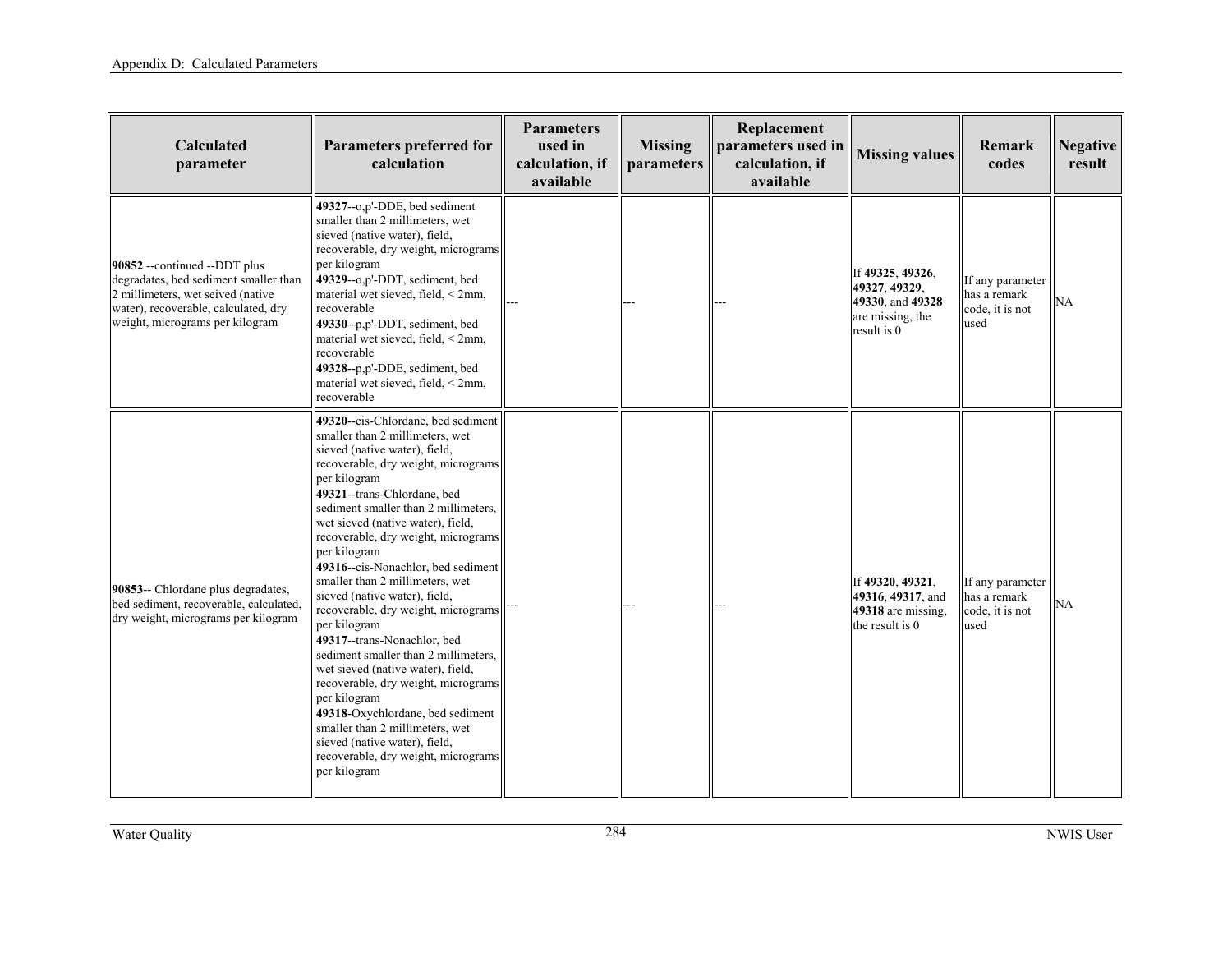| Calculated<br>parameter                                                                                                  | Parameters preferred for<br>calculation                                                                                                                                                                                                                                                                                                                                                                                                                                                                                                                                                                 | Parameters<br>used in<br>calculation, if<br>available | <b>Missing</b><br>parameters | Replacement<br>parameters used in<br>calculation, if<br>available | <b>Missing values</b>                                                                    | Remark<br>codes                                             | <b>Negative</b><br>result |
|--------------------------------------------------------------------------------------------------------------------------|---------------------------------------------------------------------------------------------------------------------------------------------------------------------------------------------------------------------------------------------------------------------------------------------------------------------------------------------------------------------------------------------------------------------------------------------------------------------------------------------------------------------------------------------------------------------------------------------------------|-------------------------------------------------------|------------------------------|-------------------------------------------------------------------|------------------------------------------------------------------------------------------|-------------------------------------------------------------|---------------------------|
| 90854-- DDT plus degradates, biota,<br>whole organism, wet weight,<br>calculated, dry weight, micrograms per<br>kilogram | 49374--o,p'-DDD, biota, whole<br>organism, recoverable, wet weight,<br>micrograms per kilogram<br>49375--p,p'-DDD, biota, whole<br>organism, recoverable, wet weight,<br>micrograms per kilogram<br>49373-o,p'-DDE, biota, whole<br>organism, recoverable, wet weight,<br>micrograms per kilogram<br>49377--o,p'-DDT, biota, whole<br>organism, recoverable, wet weight,<br>micrograms per kilogram<br>49376--p,p'-DDT, biota, whole<br>organism, recoverable, wet weight,<br>micrograms per kilogram<br>49372--p,p'-DDE, biota, whole<br>organism, recoverable, wet weight,<br>micrograms per kilogram |                                                       |                              |                                                                   | If 49374, 49375,<br>49373, 49377,<br>49376, and 49372<br>are missing, the<br>result is 0 | If any parameter<br>has a remark<br>code, it is not<br>used | NA                        |
| 90855-- Chlordane plus degradates,<br>biota, whole organism, calculated, wet<br>weight, micrograms per kilogram          | 49380--cis-Chlordane, biota, whole<br>organism, recoverable, wet weight,<br>micrograms per kilogram<br>49379--trans-Chlordane, biota,<br>whole organism, recoverable, wet<br>weight, micrograms per kilogram<br>49359--cis-Nonachlor, biota, whole<br>organism, recoverable, wet weight,<br>micrograms per kilogram<br>49358--trans-Nonachlor, biota,<br>whole organism, recoverable, wet<br>weight, micrograms per kilogram<br>49357--Oxychlordane, biota, whole<br>organism, recoverable, wet weight,<br>micrograms per kilogram                                                                      |                                                       |                              |                                                                   | If 49380, 49379,<br>49359, 49358, and<br>49357 are missing.<br>the result is 0           | If any parameter<br>has a remark<br>code, it is not<br>used | NA                        |
| 99019--Water level, depth below land<br>surface, meters                                                                  | 72019--Depth to water level, feet<br>below land surface                                                                                                                                                                                                                                                                                                                                                                                                                                                                                                                                                 |                                                       |                              |                                                                   |                                                                                          |                                                             |                           |
| 99020--Elevation above NGVD 1929,<br>meters                                                                              | 72020--Elevation above NGVD<br>1929, feet                                                                                                                                                                                                                                                                                                                                                                                                                                                                                                                                                               |                                                       |                              | These were deleted from use as of 8/25/00.                        |                                                                                          |                                                             |                           |
| 99060--Discharge, cubic meters per<br>second                                                                             | 00060-Discharge, cubic feet per<br>second                                                                                                                                                                                                                                                                                                                                                                                                                                                                                                                                                               |                                                       |                              |                                                                   |                                                                                          |                                                             |                           |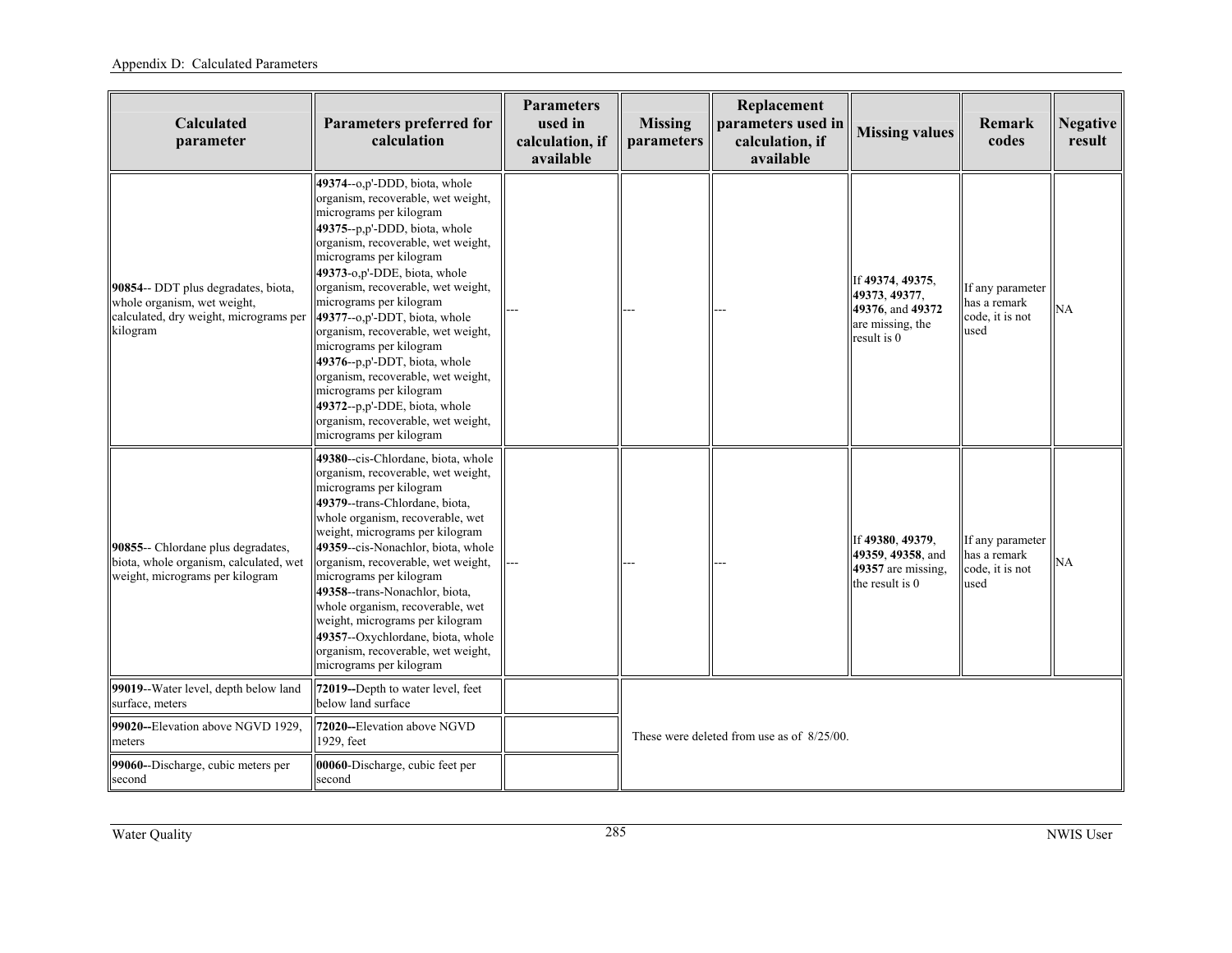| <b>Calculated</b><br>parameter                                                              | <b>Parameters preferred for</b><br>calculation | <b>Parameters</b><br>used in<br>calculation, if<br>available | These were deleted from use as of 8/25/00. |
|---------------------------------------------------------------------------------------------|------------------------------------------------|--------------------------------------------------------------|--------------------------------------------|
| 99061-Discharge, instantaneous, cubic 100061-Discharge, instantaneous,<br>meters per second | cubic feet per second                          |                                                              |                                            |
| 199065-Gage height, above datum,<br>meters                                                  | $ 00065 - \text{Gage height}, \text{feet} $    |                                                              |                                            |

#### **Footnote #1--**

If 99440 is missing then 00440-Acid neutralizing capacity (ANC), unfiltered, fixed endpoint titration, field, as HCO*<sup>3</sup>*

or 90440-Bicarbonate, incremental titration, laboratory as HCO*<sup>3</sup>*

or 95440-Bicarbonate, titration to pH 4.5, laboratory as HCO *3* will be used, if available.

If 99430 is missing then 00410-Acid neutralizing capacity (ANC), unfiltered, fixed endpoint titration, field, as CaCO*<sup>3</sup>*

or 00430-Acid neutralizing capacity (ANC), unfiltered, carbonate as CaCO*<sup>3</sup>*

or 90430-Acid neutralizing capacity (ANC), unfiltered, incremental titration, laboratory, as CaCO*<sup>3</sup>*

or 90410-Acid neutralizing capacity (ANC), unfiltered, titration to pH 4.5, laboratory, as CaCO*<sup>3</sup>*

or 95430-Acid neutralizing capacity (ANC), unfiltered, fixed endpoint titration, laboratory, as CaCO *3* will be used if available.

#### **Footnote #2--**

If 99440 and 00440 and 90440 and 95440 are missing then the result is missing.

If 00400 is missing, the result is missing.

If 99430 and 00410 and 00430 and 90430 and 95430 are missing, then the result is calculated.

#### **Footnote #3--**

If 99440 and 00440 and 90440 and 95440 have remark codes, the result is calculated.

If 00440 has a remark code, the result is missing.

If 99430 and 00410 and 00430 and 90430 and 95430 have remark codes, then the result is calculated.

# **Footnote #4--**

If 00916 is missing then 00918-Calcium, total can be used

If 00927 is missing then 00921-Magnesium, total can be used

If 00450 is missing then 00440-Acid neutralizing capacity (ANC), unfiltered, fixed endpoint titration, field, as HCO *3* or 99440-Bicarbonate, incremental titration, field will be used, if available

If 00447-Acid neutralizing capacity (ANC), unfiltered, incremental titration, field, as CO*<sup>3</sup>* -is present then it is added to 00450 or 00440 or or 99440

If 00447 is missing then 00445-Acid neutralizing capacity (ANC), unfiltered, fixed endpoint titration, field, as CO *3* or 99445-Carbonate, incremental titration, field as CO *3* will be used, if available

If 00450, 00440, and 99440 are missing then 00419-Acid neutralizing capacity (ANC), unfiltered, incremental titration, field, as CaCO*<sup>3</sup>*

or 00410-Acid neutralizing capacity (ANC), unfiltered, fixed endpoint titration, field, as CaCO*<sup>3</sup>*

or 29813-Acid neutralizing capacity (ANC), unfiltered, gran titration, field, as CaCO*<sup>3</sup>*

or 99430-Acid neutralizing capacity (ANC), unfiltered, incremental titration, field, as CaCO *3*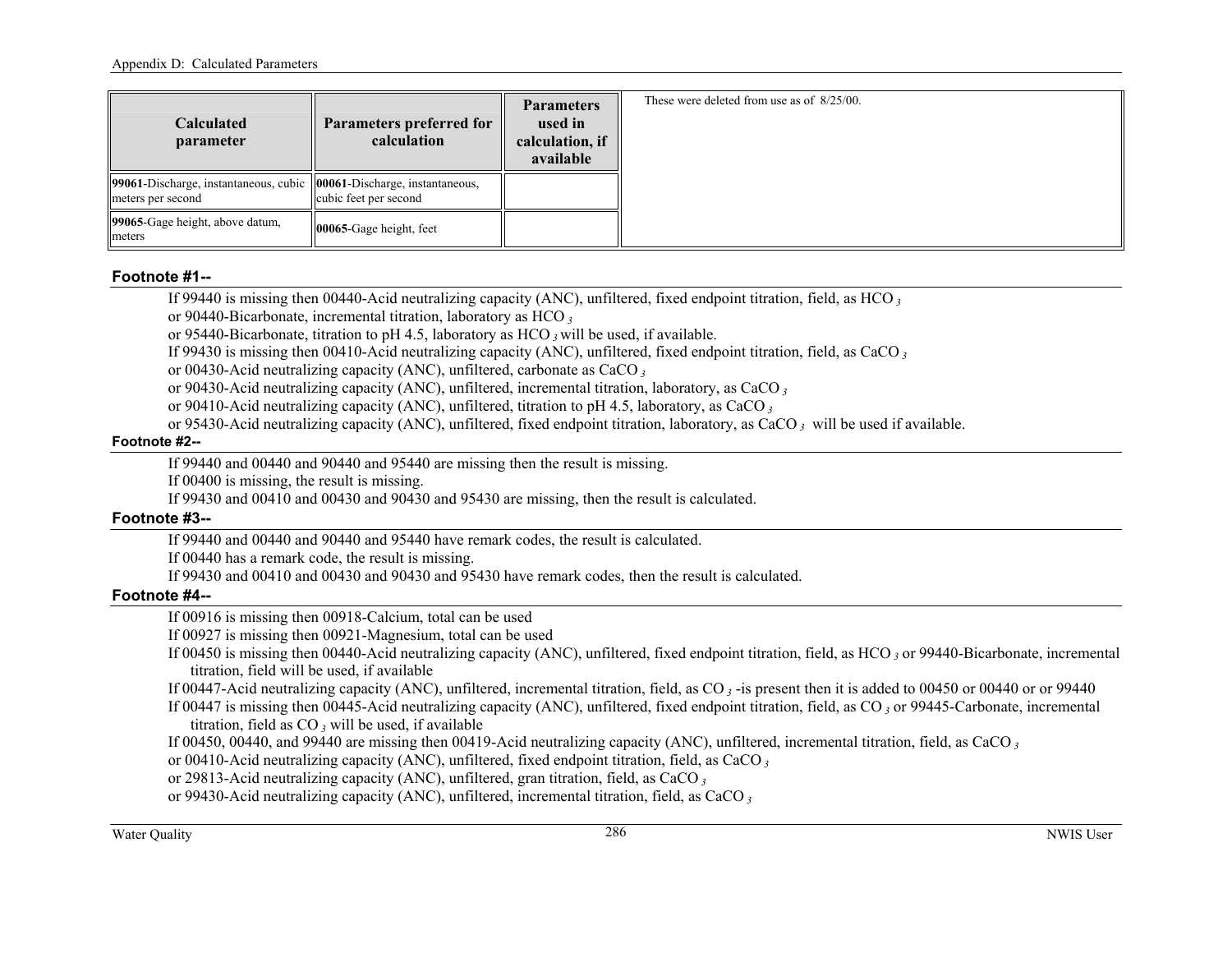#### **Footnote #4--(Continued)**

or 0043l-Acid neutralizing capacity (ANC), unfiltered, as CaCO *3* will be used, if available. 01082-Strontium, total or 01084-Strontium, total recoverable-will be used, if available.

01007-Barium, total or 01009-Barium, total recoverable-will be used if available.

#### **Footnote #5--**

If 00916 and 00918; or 00927 and 00921; or 00450 and 00440 and 99440 and 00419 and 00410 and 29813 and 99430 and 00431 are missing then the result is missing.

#### **Footnote #6--**

If 00916 or 00918; or 00927 or 00921; or 00450 or 00440 or 99440 or 00419 or 00410 or 29813 or 99430 or 00431 are used and have a remark code then the result is missing.

#### **Footnote #7--**

If 00916 is missing then 00918-Calcium, total will be used, if available.

If 00927 is missing then 00921-Magnesium, total will be used, if available.

If 00449 is missing then 00451-Acid neutralizing capacity (ANC), unfiltered, fixed endpoint titration, laboratory as HCO *3* or 90440-Bicarbonate,

incremental titration, laboratory as HCO 3<sup>3</sup> or 95440-Bicarbonate, titration to pH 4.5, laboratory as HCO 3<sup>3</sup> will be used, if available.

If 00446-Acid neutralizing capacity (ANC), unfiltered, incremental titration, laboratory, as CO*<sup>3</sup>* -is present then it is added to 00449, 00451, 90440, or 95440.

If 00446 is missing 00448-Acid neutralizing capacity (ANC), unfiltered, fixed endpoint titration, laboratory as CO *3* or 90445-Carbonate, incremental titration, laboratory as CO *3* or 95445-Carbonate, titration to pH 8.3, laboratory as CO *3* will be used, if available.

- If 00449 and 00451 and 90440 and 95440 are missing then 00416-Acid neutralizing capacity (ANC), unfiltered, incremental titration, laboratory, as CaCO *3*
- or 00417-Acid neutralizing capacity (ANC), unfiltered, fixed endpoint titration, laboratory, as CaCO*<sup>3</sup>*

or 00413-Acid neutralizing capacity (ANC), unfiltered, gran titration, laboratory, as CaCO*<sup>3</sup>*

or 00418-Alkalinity, filtered, fixed endpoint titration, field, as CaCO*<sup>3</sup>*

- or 0042l-Alkalinity, unfiltered, fixed endpoint titration, laboratory as CaCO*<sup>3</sup>*
- or 90410-Acid neutralizing capacity (ANC), unfiltered, titration to pH 4.5, laboratory, as CaCO*<sup>3</sup>*

or 90430-Acid neutralizing capacity (ANC), unfiltered, incremental titration, laboratory, as CaCO*<sup>3</sup>*

or 95410-Acid neutralizing capacity (ANC), unfiltered, titration to pH 4.5, laboratory, as CaCO*<sup>3</sup>*

or 95430-Acid neutralizing capacity (ANC), unfiltered, fixed endpoint titration, laboratory, as CaCO*<sup>3</sup>*

will be used, if available.

01082-Strontium, total or 01084-Strontium, total recoverable-will be used, if available.

01007-Barium, total or 01009-Barium, total recoverable-will be used, if available.

# **Footnote #8**

If 00916 and 00918; or 00927 and 00921; or 00449 and 00451 and 90440 and 95440 and 00416 and 00417 and 00413 and 00418 and 00421and 90410 and 90430 and 95410 and 95430 are missing then the result is missing

# **Footnote #9**

If 00916 or 00918; or 00927 or 00921; or 00449 or 00451 or 90440 or 95440 or 00416 or 00417 or 00413 or 00418 or 00421or 90410 or 90430 or 95410 or 95430 are used and have a remark code then the result is missing.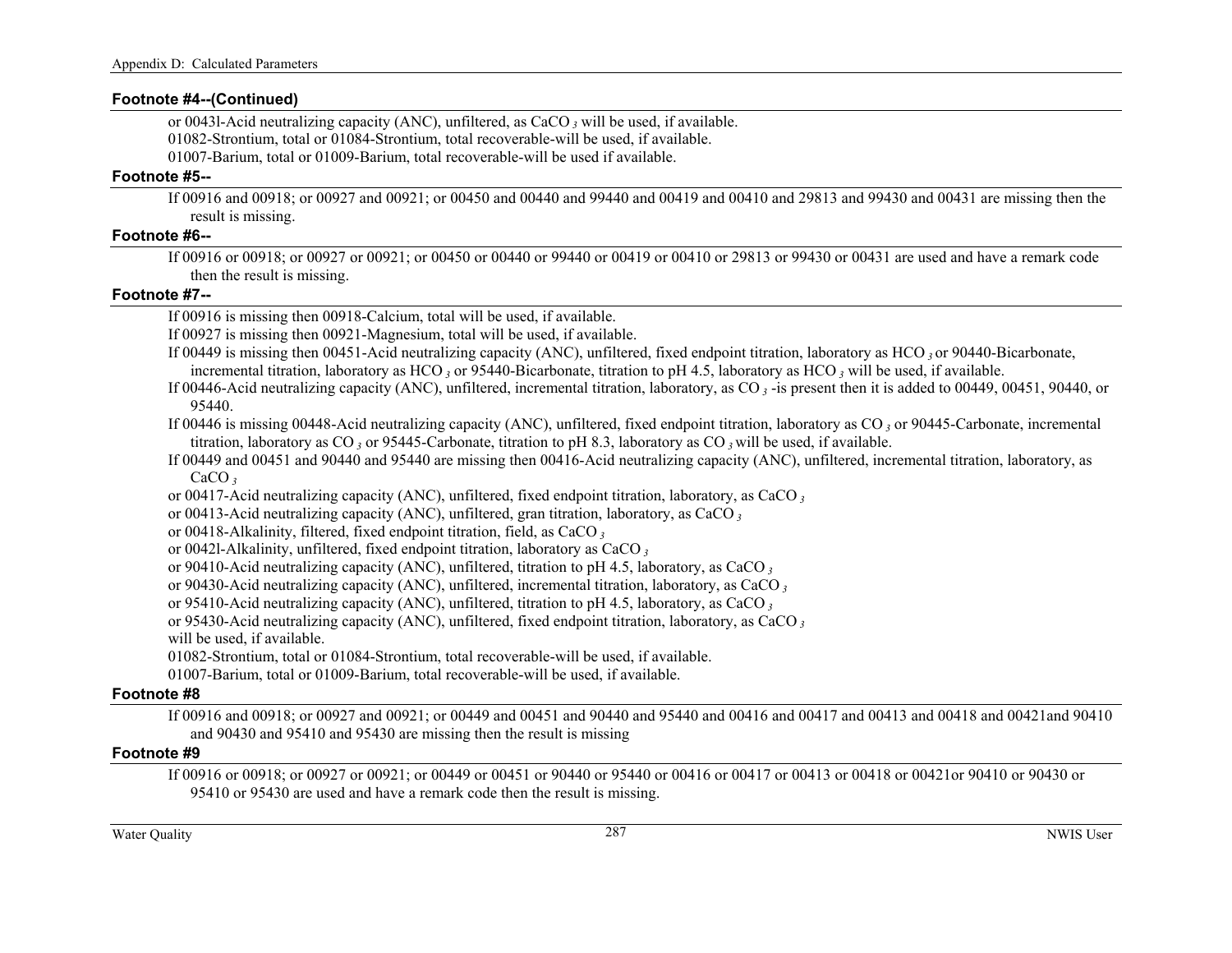#### **Footnote #10**

If 00453 is missing 29804-Bicarbonate, dissolved, fixed endpoint titration, field as HCO3 will be used, if available.

If 00452-Carbonate, dissolved, incremental titration, field, as CO*<sup>3</sup>* -is present then it is added to 00453 or 29804.

If 00452 is missing 29807-Carbonate, dissolved, fixed endpoint titration, field, as CO *3* will be used, if available *.*

If 00453 and 29804 are missing then 39086-Alkalinity, dissolved, incremental titration, field as CaCO*<sup>3</sup>*

or 39036-Alkalinity, dissolved, fixed endpoint, field as CaCO*<sup>3</sup>*

or 29802-Alkalinity, dissolved, gran titration, field as CaCO *3* will be used, if available *.*

01080-Strontium, dissolved will be used, if available.

01005-Barium, dissolved will be used, if available.

# **Footnote #11**

If 00915; or 00925; or 00453 and 29804 and 39086 and 39036 and 29802 are missing then the result is missing.

# **Footnote #12**

If 00915; or 00925; or 00453 or 29804 or 39086 or 39036 or 29802 are used and have a remark code then the result is missing.

# **Footnote #13**

If 29806 is missing 29805-Bicarbonate, dissolved, fixed endpoint titration, laboratory as HCO *3* will be used, if available.

If 29809-Carbonate, dissolved, incremental titration, laboratory, as CO *3-is present then it is added to 29806 or 29805.*

If 29809 is missing 29808-Carbonate, dissolved, fixed endpoint titration, laboratory as CO *3* will be used, if available *.*

If 29806 and 29805 are missing 39087-Alkalinity, dissolved, incremental titration, laboratory as CaCO*<sup>3</sup>*

or 29801-Alkalinity, dissolved, fixed endpoint titration, laboratory as CaCO*<sup>3</sup>*

or 29803-Alkalinity, dissolved, gran titration, laboratory as CaCO *3* will be used, if available *.*

If 01005-Barium, dissolved will be used, if available.

If 01080--Strontium, dissolved will be used, if available.

# **Footnote #14**

If 00915; or 00925; or 29806 and 29805 and 39087 and 29801 and 29803 are missing then the result is missing.

# **Footnote #15**

If 00915; or 00925; or 29806 or 29805 or 39087 or 29801 or 29803 are used and have a remark code then the result is missing.

# **Footnote #16**

If 00453 is missing 99440-Bicarbonate, incremental titration, field

or 00450--Acid neutralizing capacity (ANC), unfiltered, incremental titration, field, as HCO*<sup>3</sup>*

or 29804-Bicarbonate, dissolved, fixed endpoint titration, field as HCO3

or 00440-Acid neutralizing capacity (ANC), unfiltered, fixed endpoint titration, field, as HCO*<sup>3</sup>*

or 29806-Bicarbonte, dissolved, oncremental titration, laboratory as HCO*<sup>3</sup>*

or 00449-Acid neutralizing capacity (ANC), unfiltered, incremental titration, laboratory as HCO*<sup>3</sup>*

or 90440-Bicarbonate, incremental titration, laboratory as HCO*<sup>3</sup>*

or 29805-Bicarbonate, dissolved, fixed endpoint titration, laboratory as HCO*<sup>3</sup>*

or 00451-Acid neutralizing capacity (ANC), unfiltered, fixed endpoint titration, laboratory as HCO*<sup>3</sup>*

or 95440-Bicarbonate, titration to pH 4.5, laboratory as HCO *3* will be used, if available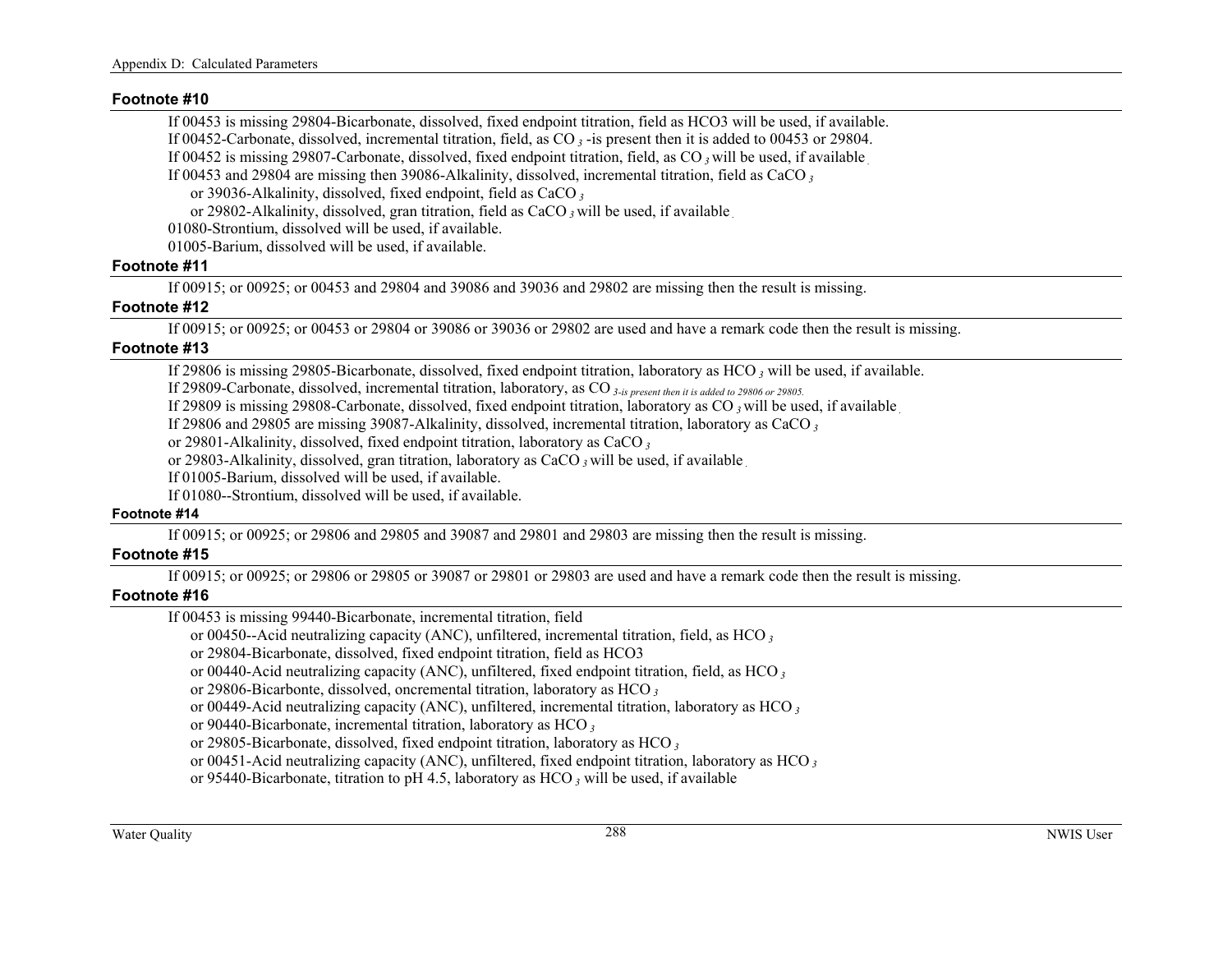# **Footnote #16 (Continued)**

| If 00452-Carbonate, dissolved, incremental titration, field, as CO <sub>3</sub> is present then it is added to 00453, 00450, 29804, 00440, 29806, 00449, 90440, 2040, |
|-----------------------------------------------------------------------------------------------------------------------------------------------------------------------|
| 29805, 00451, or 95440.                                                                                                                                               |
| If 00452 is missing 99445-Carbonate, incremental titration, field as $CO3$                                                                                            |
| or 00447-Acid neutralizing capacity (ANC), unfiltered, incremental titration, field, as CO $_3$                                                                       |
| or 29807-Carbonate, dissolved, fixed endpoint titration, field, as CO <sub>3</sub>                                                                                    |
| or 00445-Acid neutralizing capacity (ANC), unfiltered, fixed endpoint titration, field, as CO $_3$                                                                    |
| or 29809-Carbonate, dissolved, incremental titration, laboratory, as CO <sub>3</sub>                                                                                  |
| or 00446-Acid neutralizing capacity (ANC), unfiltered, incremental titration, laboratory, as CO $_3$                                                                  |
| or 90445-Carbonate, incremental titration, laboratory as CO $_3$                                                                                                      |
| or 29808-Carbonate, dissolved, fixed endpoint titration, laboratory as CO <sub>3</sub>                                                                                |
| or 00448-Acid neutralizing capacity (ANC), unfiltered, fixed endpoint titration, laboratory as CO <sub>3</sub>                                                        |
| or 95445-Carbonate, titration to pH 8.3, laboratory as CO <sub>3 will be used, if available</sub>                                                                     |
| If 00453 and 99440 and 00450 and 29804 and 00440 and 29806 and 00449 and 90440 and 29805 and 00451 and 95440 are missing then 39086-                                  |
| Alkalinity, dissolved, incremental titration, field as CaCO <sub>3</sub>                                                                                              |
| or 00419-Acid neutralizing capacity (ANC), unfiltered, incremental titration, field, as CaCO $_3$                                                                     |
| or 99430-Acid neutralizing capacity (ANC), unfiltered, incremental titration, field, as CaCO $_3$                                                                     |
| or 39036-Alkalinity, dissolved, fixed endpoint, field as CaCO <sub>3</sub>                                                                                            |
| or 00410-Acid neutralizing capacity (ANC), unfiltered, fixed endpoint titration, field, as CaCO $_3$                                                                  |
| or 00418-Alkalinity, filtered, fixed endpoint titration, field, as CaCO <sub>3</sub>                                                                                  |
| or 29802-Alkalinity, dissolved, gran titration, field as CaCO <sub>3</sub>                                                                                            |
| or 29813-Acid neutralizing capacity (ANC), unfiltered, gran titration, field, as CaCO <sub>3</sub>                                                                    |
| or 39087-Alkalinity, dissolved, incremental titration, laboratory as CaCO <sub>3</sub>                                                                                |
| or 00416-Acid neutralizing capacity (ANC), unfiltered, incremental titration, laboratory, as CaCO $_3$                                                                |
| or 95410-Acid neutralizing capacity (ANC), unfiltered, titration to pH 4.5, laboratory, as CaCO $_3$                                                                  |
| or 90430-Acid neutralizing capacity (ANC), unfiltered, incremental titration, laboratory, as CaCO $_3$                                                                |
| or 00421-Alkalinity, unfiltered, fixed endpoint titration, laboratory as CaCO $_3$                                                                                    |
| or 29801-Alkalinity, dissolved, fixed endpoint titration, laboratory as CaCO <sub>3</sub>                                                                             |
| or 90410-Acid neutralizing capacity (ANC), unfiltered, titration to pH 4.5, laboratory, as CaCO $_3$                                                                  |
| or 00417-Acid neutralizing capacity (ANC), unfiltered, fixed endpoint titration, laboratory, as CaCO $_3$                                                             |
| or 95430-Acid neutralizing capacity (ANC), unfiltered, fixed endpoint titration, laboratory, as CaCO $_3$                                                             |
| or 29803-Alkalinity, dissolved, gran titration, laboratory as CaCO <sub>3</sub>                                                                                       |
| or 00413-Acid neutralizing capacity (ANC), unfiltered, gran titration, laboratory, as CaCO <sub>3</sub>                                                               |
| or 00425-Acid neutralizing capacity (ANC), unfiltered, bicarbonate as CaCO $_3$                                                                                       |
| or 00430-Acid neutralizing capacity (ANC), unfiltered, carbonate as CaCO <sub>3</sub>                                                                                 |
| or 00431-Acid neutralizing capacity (ANC), unfiltered, as CaCO $_3$                                                                                                   |
| will be used, if available.                                                                                                                                           |
| If any of the following are present they will be used:                                                                                                                |
| 00955-Silica, dissolved                                                                                                                                               |
| 00631-Nitrate plus nitrite, dissolved or                                                                                                                              |
|                                                                                                                                                                       |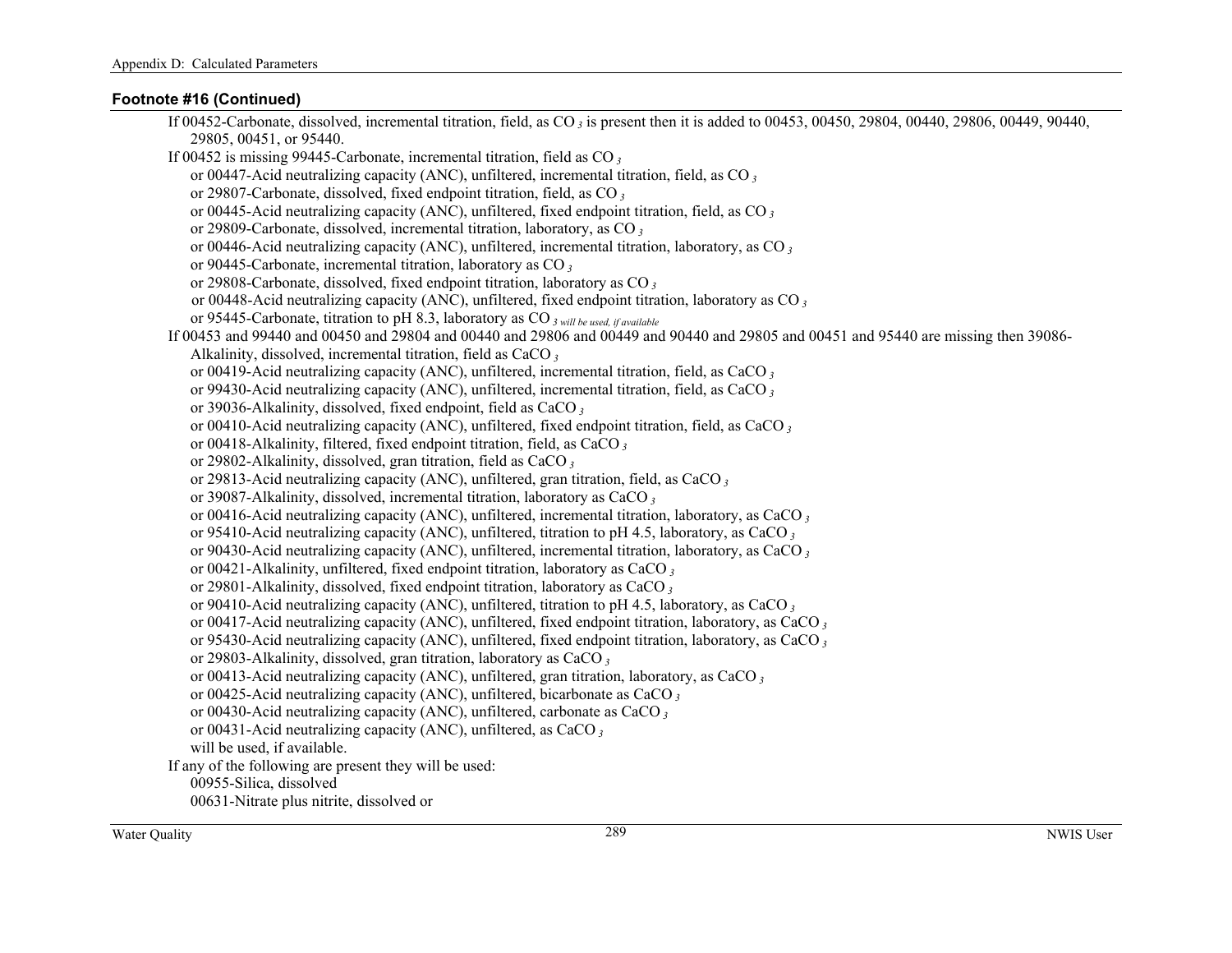# **Footnote #16 (Continued)**

If 00631 is missing 00618-Nitrate, dissolved plus 00613--Nitrite, dissolved will be used, if available. 00608-Ammonia, dissolved 71870-Bromide, dissolved 00746-Sulfide, dissolved 00723-Cyanide, dissolved 71830-Hydroxide dissolved 71865-Iodide, dissolved **Footnote #16 (Continued)** 

> 00950-Fluoride, dissolved 00671-Orthophosphate, dissolved 01000-Arsenic, dissolved 01005-Barium, dissolved 01010-Beryllium, dissolved 01020-Boron, dissolved 01025-Cadmium, dissolved 01030-Chromium, dissolved 01035-Cobalt, dissolved 01040-Copper, dissolved 01046-Iron, dissolved 01049-Lead, dissolved 01056-Manganese, dissolved 01060-Molybdenum, dissolved 01065-Nickel, dissolved 01075-Silver, dissolved 01080-Strontium, dissolved 01085-Vanadium, dissolved 01090-Zinc, dissolved 01100-Tin, dissolved 01106-Aluminum, dissolved 01120-Gallium, dissolved 01125-Germanium, dissolved 01130-Lithium, dissolved 01135-Rubidium, dissolved 01145-Selenium, dissolved 01150-Titanium, dissolved 01160-Zirconium, dissolved 71890-Mercury, dissolved